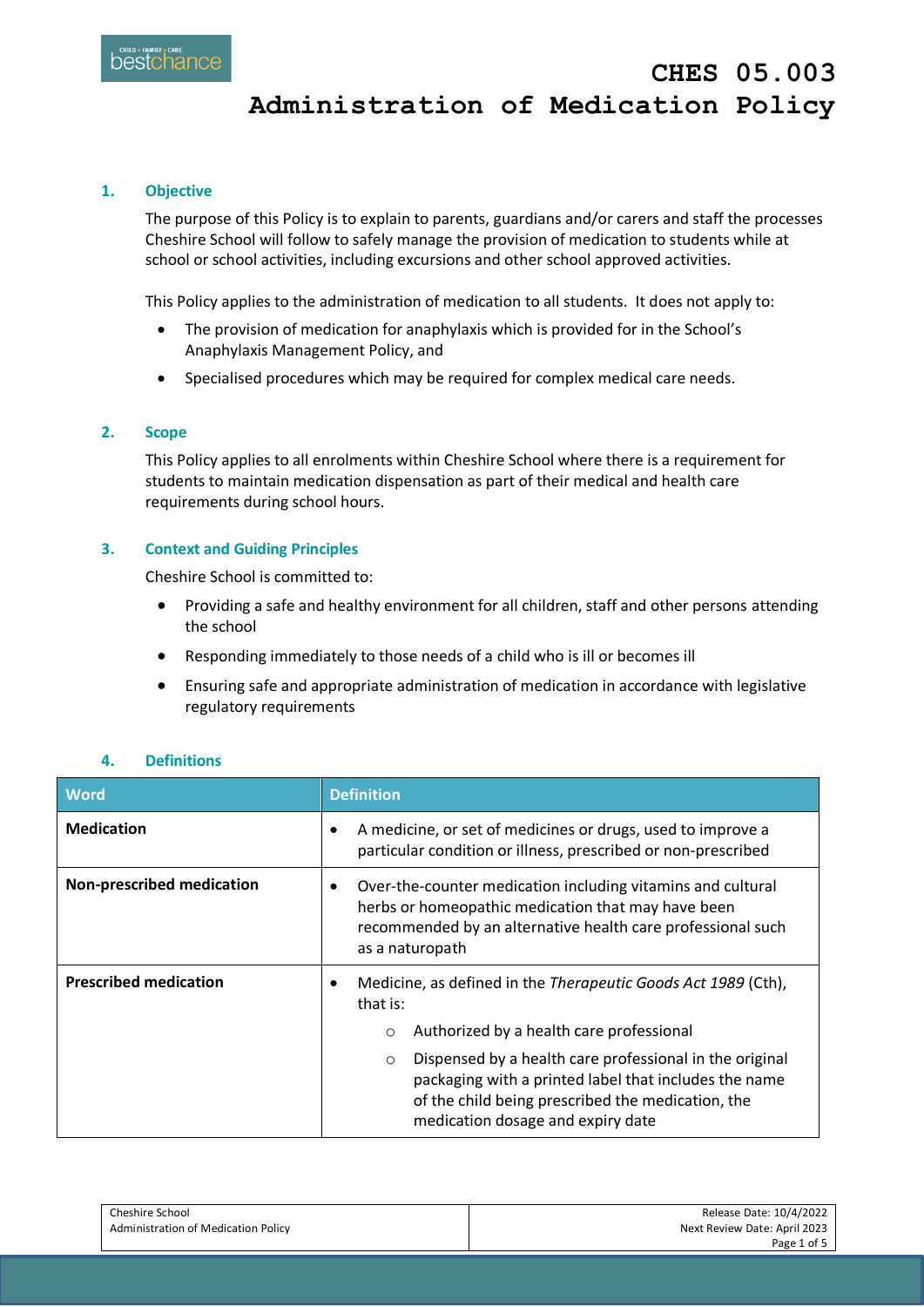## **5. Policy**

Cheshire School manages medications to:

- Protect student privacy and confidentiality
- Ensure teachers abide by their duty of care by assisting students to take their medication where appropriate

Cheshire School will ensure medication to be administered is:

- Accompanied by written advice as per the School's *Medication Authority Form* providing directions for appropriate storage and administration
- Within its expiry date
- Stored according to the product instructions, particularly in relation to temperature

Cheshire School will encourage parents, guardians and carers to consider whether they can administer medication outside the school day, such as before and after school and before bed.

## **6. Associated Procedures**

### **6.1 Authority to administer**

Cheshire School will obtain written advice on a *Medication Authority Form* for all medication to be administered by the school. The form should be completed by the student's medical/health practitioner ensuring that the medication is warranted. However, if this advice cannot be provided, the School may proceed on the signed authority of parents, guardians or carers.

**Note: Medication to treat asthma or anaphylaxis does not need to be accompanied by the**  *Medication Authority Form* **as it is covered in a student's health plan.**

### **6.2 Clarifying directions**

Clarification about medication should be obtained from the parents, guardians or carers, who may need to contact the prescribing medical/health practitioner.

Occasionally, Cheshire School may seek general information relating to safe medication practices, ensuring that the identity of the individual student is not provided to local or hospital pharmacists.

### **6.3 Administering medications**

When administering medication, the Head of School (or delegate) must ensure that:

- The students *Medication Authority Form* is checked as to:
	- o Medication
	- o Dosage
	- o Time
	- o Administering methodology
	- o Medication is in date
- The correct student receives their correct medication in the proper dose via the correct method (such as inhaled or orally) at the correct time of day

| Cheshire School                            | Release Date: 10/4/2022      |
|--------------------------------------------|------------------------------|
| <b>Administration of Medication Policy</b> | Next Review Date: April 2023 |
|                                            | Page 2 of 5                  |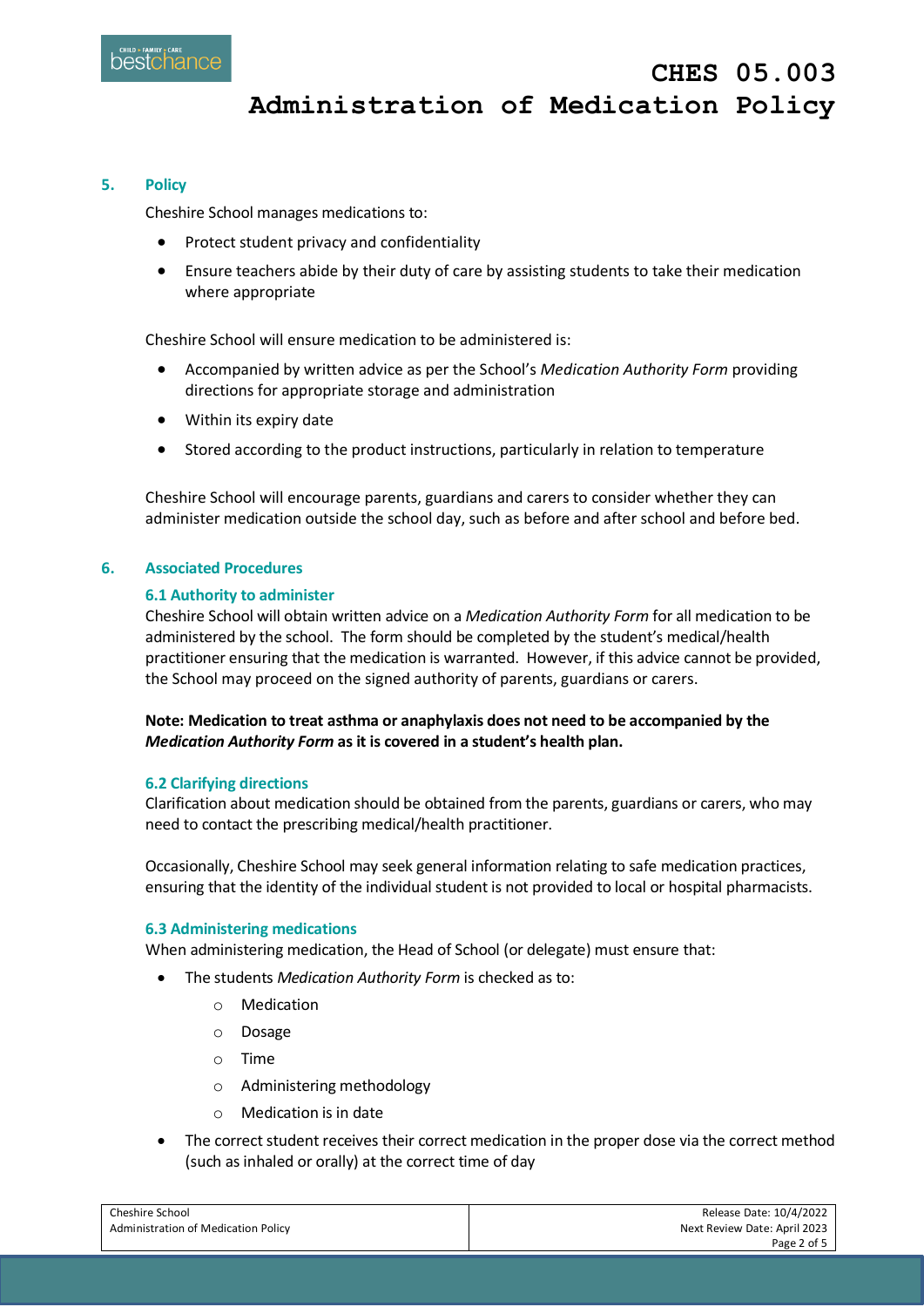**CHES 05.003 Administration of Medication Policy**

- The Medication Log is maintained with all details when the medicine administered
- Teachers in charge of students (at the time their medication is required) are informed that the student needs to be medicated and release the student from class to obtain their medication

## **Note: It is not the School's role to:**

- **Monitor the effects of medication**
- **Interpret behaviour in relation to a medical condition**

School staff should seek immediate emergency medical assistance if they are concerned about a student's behaviour following medication.

## **6.4 Recording**

A medication log is maintained by the person administrating the taking of medicine. Good practice is to have two staff members:

- Supervising the administration of medication
- Checking the information noted on the medication log

## **6.5 Warning**

Cheshire School does not:

- store or administer painkillers such as aspirin and paracetamol as a standard first aid strategy as they can mask signs and symptoms of serious illness or injury
- allow a student to take their first dose of a new medication at school in case of an allergic reaction. This should be done under the supervision of the parent, guardian or carer, or health practitioner.
- Allow the use of medication by anyone other than the prescribed student

# **Note: Only in an emergency situation could this requirement be varied. For example, if a student is having an asthma attack and their own blue reliever puffer is not readily available, one should be obtained and given without delay.**

Over-the-counter medications (including paracetamol) require a *Medication Authority Form* even if the student is carrying or self-administering their medication.

### **6.6 Specialised procedures**

For information on responsibilities related to administering specialized medications such as injections or rectal suppository, refer to the School's *Health Care Needs Policy*.

### **6.7 Self-administration**

The School should consult with parents, guardians or carers (and follow up with the student's medical or health practitioner as required) to determine the age and circumstances in which the student could self-administer their medication.

The School should obtain written permission for the student to carry their medication, from the medical or health practitioner, or the parents, guardians or carers, preferably recorded in the *Medication Authority Form*.

| Cheshire School                     | Release Date: 10/4/2022      |
|-------------------------------------|------------------------------|
| Administration of Medication Policy | Next Review Date: April 2023 |
|                                     | Page 3 of 5                  |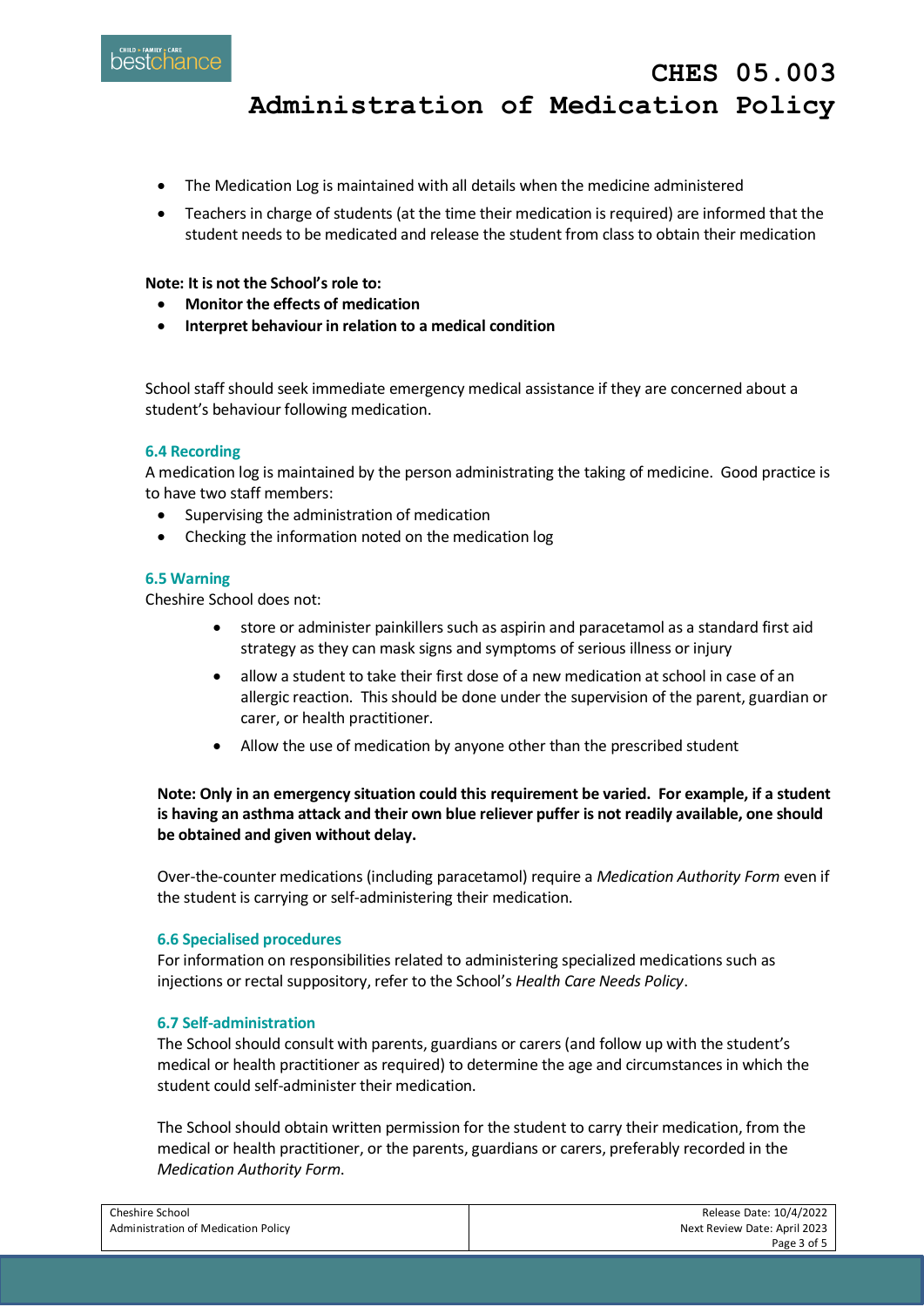**Administration of Medication Policy**

**CHES 05.003** 

This is not required for students with asthma or anaphylaxis as this is covered under Australasian Society of Clinical Immunology and Allergy (ASCIA) action plan for anaphylaxis and the Asthma Foundation's asthma care plan for schools.

Also, at the Head of School's discretion, students can carry their own medication with them, preferably in the original container or packaging, when:

- The medication does not have special storage requirements, such as refrigeration
- Doing so does not create potentially unsafe access to the medication by the other students

# **6.8 Storage**

Cheshire School will ensure that:

- Stored medication is within its expiry date
- The quantity of medication available does not exceed a week's supply, except in longterm continuous care arrangements
- Medication is stored:
	- **EXTENDING** According to the product instructions, particularly in relation to temperature
	- Securely, to minimise risk to others
	- In a place only accessible by staff who are responsible for administering the medication
	- Away from the classroom (unless quick access is required)
	- Away from the first aid kit

### **6.9 Medication error**

If a student takes medicine incorrectly, Cheshire School will respond in the following way:

- If required, follow first aid procedures outlined in the:
	- **EXECUTE:** Student health support plan, or
	- Anaphylaxis management plan
- Ring the Poisons Information Line 13 11 26 and give details of the incident and student
- Act immediately upon their advice, such as calling an ambulance (on 000) immediately if you are advised to do so
- Contact the parents, guardians or carers or the emergency contact person to notify them of the medication error and action taken
- Review medication management procedures at the school in light of the incident.